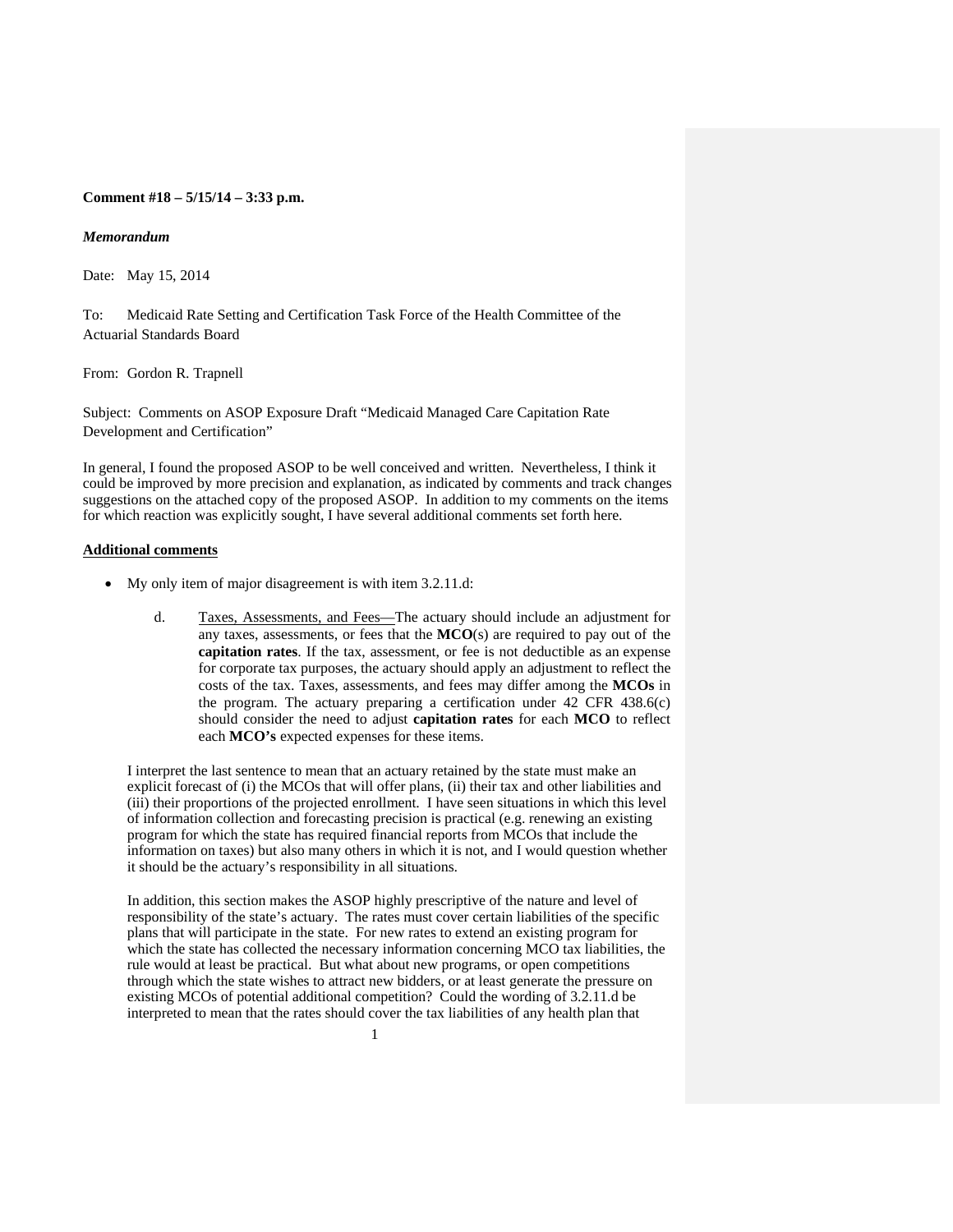decides it would like to participate?

In setting rates for state managed Medicaid programs the situation can vary between a new program with unknown participants to one in which the specific MCOs are known in advance. The information available for them can vary from entirely unknown to detailed financial reports obtained from the existing participating plans, depending on what the state decides on and is able to collect. The guidance in Section 3.2.11 seems to be addressing the latter situation with references to particular MCOs, e.g. "the MCOs" in item 1 (as well as item d).

By contrast with these references to details relating to the specific plans that will be participating, most of the discussion of NBE is rather vague, specifying only that the actuary's decisions should be "appropriate", without providing any guidance as to what might be appropriate.

Further, what is the goal? Should the objective be rates that are adequate for the current MCOs in a program, for some existing plan or plans (in the state or elsewhere), for a potential, perhaps hypothetical, MCO, or for some other universe? Isn't this a policy question for the state to decide, rather than the responsibilities of retained actuaries? This aspect of the intended scope of the ASOP is not discussed anywhere.

In reviewing proposed rates to be offered by states for managed Medicaid programs, I have not usually seen detailed data of the kind required by Section 3.2.11.d. Hence I believe this to be a major expansion of actuarial responsibilities well beyond current practice, which I did not think was within the general mandate of this proposed ASOP. But if this is intended, the entire NBE section should be redrafted to include similar responsibilities for other items of NBE besides taxes to provide consistent guidance.

Accordingly, I recommend adding the phrase "To the extent that the information is available and such adjustments conform to the state policy with respect to the scope of appropriate adjustments, .." at the beginning of the last sentence in Section 3.2.11.d.

- A second matter for which I think clearer guidance is needed relates to the discrepancy between the regulatory definition of actuarial soundness per the check list and that of actuaries. I do not see how professional actuaries can diverge from the mandate in the definition given in the draft that an actuarially sound rate must "provide for all reasonable, appropriate, and attainable costs", which would include (i) administrative expenses, the cost of capital and risk premium required to attract MCOs to the business and (ii) the cost to provide any reduced cost sharing or additional benefits beyond the official State Plan filed with CMS per the statute. How does the actuary reconcile making allowances for these expenses and yet certify that the rates meet the requirements of item AA.2.4 of the check list, that explicit excludes any benefits not in the State Plan? I recognize that practicing actuaries have been coping with this problem since the check list was implemented, and would like to see some of their practices illuminated in the ASOP, perhaps providing support for their practices.
- IGTs are defined in a way that does not include what appears to be the most important and growing kind of state transfer to augment federal costs to the benefit of the state, premium taxes and insurer fees. If a state tax, the effect is the same as any other IGT. But the taxes can also provide the means for the state to subsidize counties (frequently as an explicit trade off with other transactions between the local and state governments so that the effect is no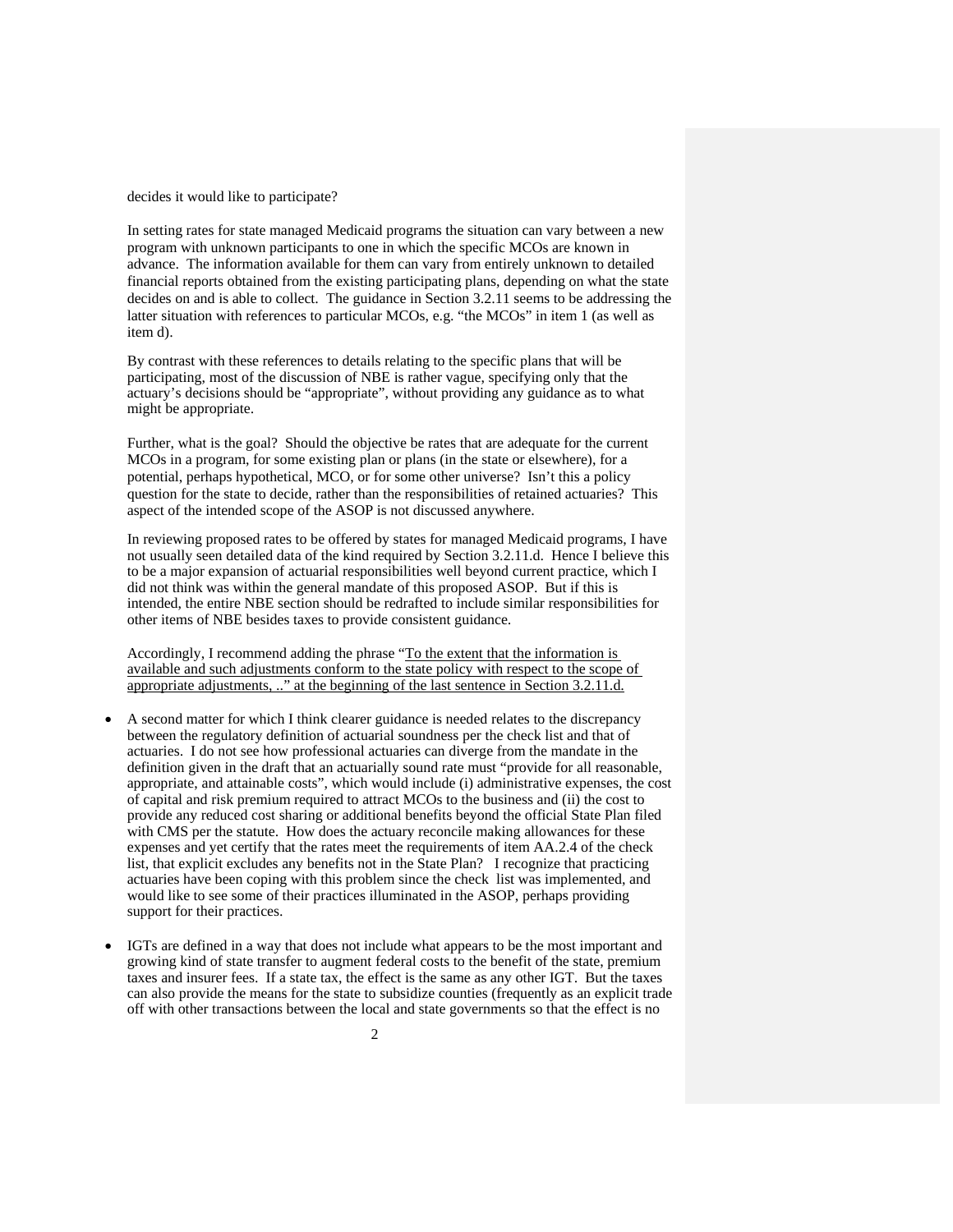different than a state tax) and for the federal government to require an increase in the state share of Medicaid, e.g. the new Health Insurer Fees. I recommend that the ASOP recognize their presence and importance by defining both medical and non-medical IGTs, as suggested in the comments to the text. In addition, should the actuary working for the state be advised to report separately those that have the direct effect of increasing federal share of the cost of the Medicaid program, those that increase federal and state expense (but may be a cover for a substitution for state support of local government) those that increase federal expense to the benefit of local government (by local government directly reimbursing the state for the additional state cost) or have the effect of directly increasing the state share (e.g. the new Health Insurers Fee)?

 On another matter, I think the language with respect to data quality should be addressed to reflect the nature of much of Medicaid data, which was largely produced to address state accounting and reporting needs rather than providing a suitable base for determining incurred liabilities. The primary differences relate to inconsistencies in how eligibility is recorded and how claims are recorded (and problems relating to determining the correct exposure) and items not reported to the basic claims system used by the state. For example Medicaid data may be reported on an ever enrolled basis rather than using an actuarial exposure concept. Medicaid data bases are prone to missing items, items not recorded in the basic claims data (in the "Medicaid Management Information Systems", or MMIS), and ad hoc accounting entries (reflecting policy changes adjustments, law suits, etc.

Consequently, particular care needs to be taken (beyond that usually needed with insurance or heath plan data) to assure that complete data is used as a base for capitation rates or to determine historic trends. Particular caution should be taken in interpreting trends based on cash expenditures, because these are affected by many developments characteristics of the state operating environment.

#### **Specified comments**

On the other items for which reaction was explicitly sought:

1. This ASOP has been prepared to apply both to actuaries developing actuarial statements of opinion for a Medicaid MCO and to actuaries developing rate certifications under 42 CFR 438.6(c). Is this appropriate? Or should the ASOP be limited to actuaries developing rate certifications under 42 CFR 438.6(c)?

I think the ASOP should be either (i) limited to those preparing certifications for the state or (ii) there should be separate sections on some items as indicated in my comments on the text (although if section 3.2.11.d is retained, perhaps there is no difference, at least with respect to NBE).

2. As written, this ASOP applies to Children's Health Insurance Program (CHIP) managedcare capitation rate development. Is this appropriate?

Yes.

3. Is the definition of "actuarial sound/actuarial soundness" in section 2.1 clear?

Yes.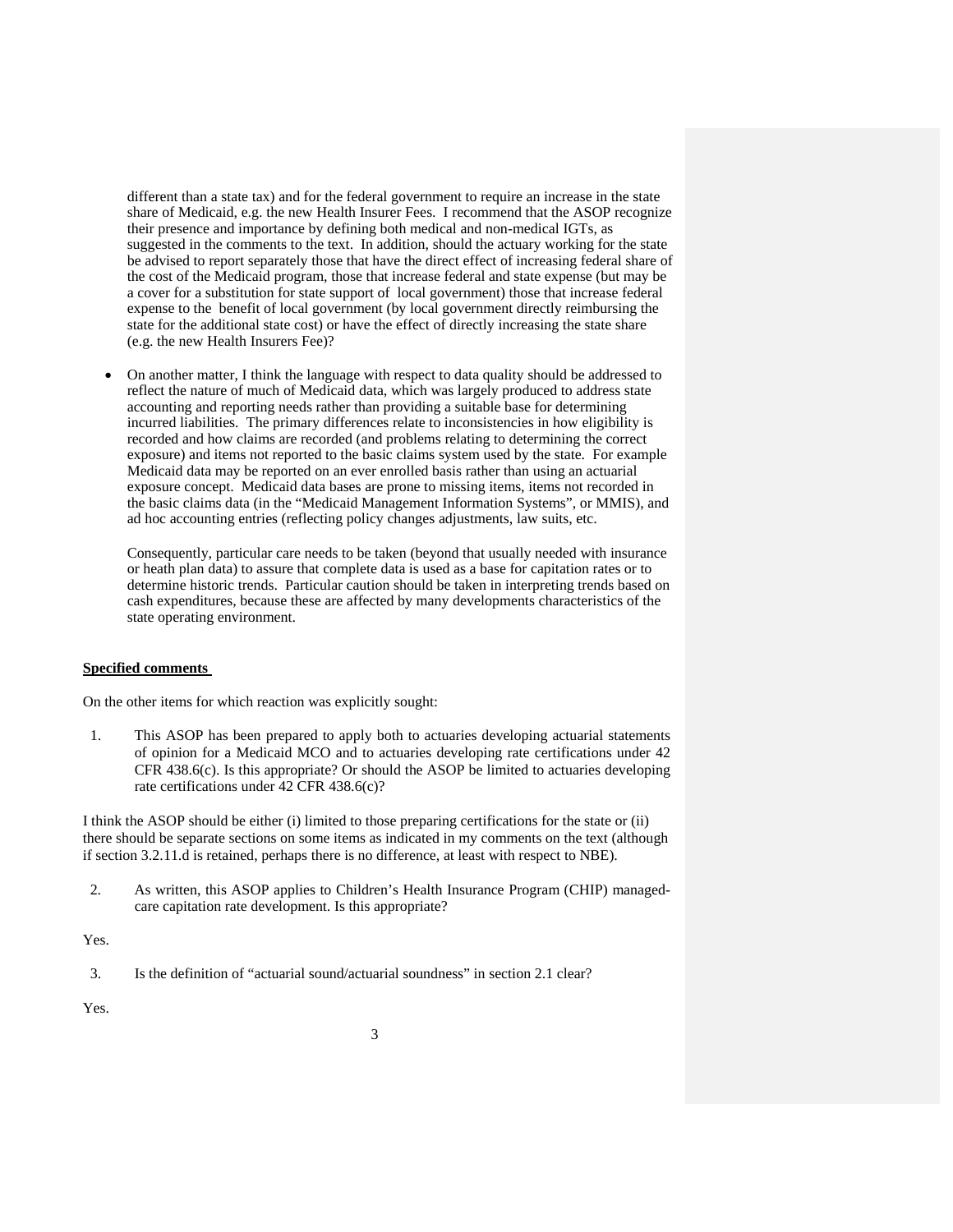4. Is section 3.2.16, which discusses the actions required of the certifying actuary if the underlying data is identified to be inaccurate or incomplete, clear and appropriate?

Notification of the principal may not be enough. Plans may be relying on the actuarial rates despite all caveats included. I think the advice in the ASOP should be to notify the principal and urge notification of interested parties and to refile the certification to CMS with a caveat as to the data faults found.

5. Does the ASOP restrict practice inappropriately?

Note comments above.

6. Does this ASOP provide sufficient guidance to actuaries practicing in these areas?

As noted above, I think the ASOP should address potential deficiencies in state Medicaid data and problems in interpreting trends in cash data in more detail. In addition, the pervasive use of the instruction to do what is appropriate on most issues may leave the actuary without adequate guidance to cite given the relatively open interpretation of many items (other than the implications of section 3.2.11.d which I find far too restrictive).

7. Does this ASOP provide sufficient guidance to actuaries in identifying and addressing potential inconsistencies in the expectations of actuaries working for Medicaid MCOs and those actuaries working for State Medicaid Agencies?

No, as discussed above.

--Gordon R. Trapnel

Comments and suggested changes in text in track changes for consideration by the Committee.

**Formatted:** Font: 12 pt

## **PROPOSED ACTUARIAL STANDARD OF PRACTICE**

## **MEDICAID MANAGED-CARE CAPITATION RATE DEVELOPMENT AND CERTIFICATION**

# **STANDARD OF PRACTICE**

## Section 1. Purpose, Scope, Cross References, and Effective Date

1.1 Purpose—This actuarial standard of practice (ASOP) provides guidance to actuaries when performing professional services related to Medicaid and Children's Health Insurance Program (CHIP or Title XXI) managed-care **capitation rate**s, including a certification on behalf of a state to meet the requirements of 42 CFR 438.6(c).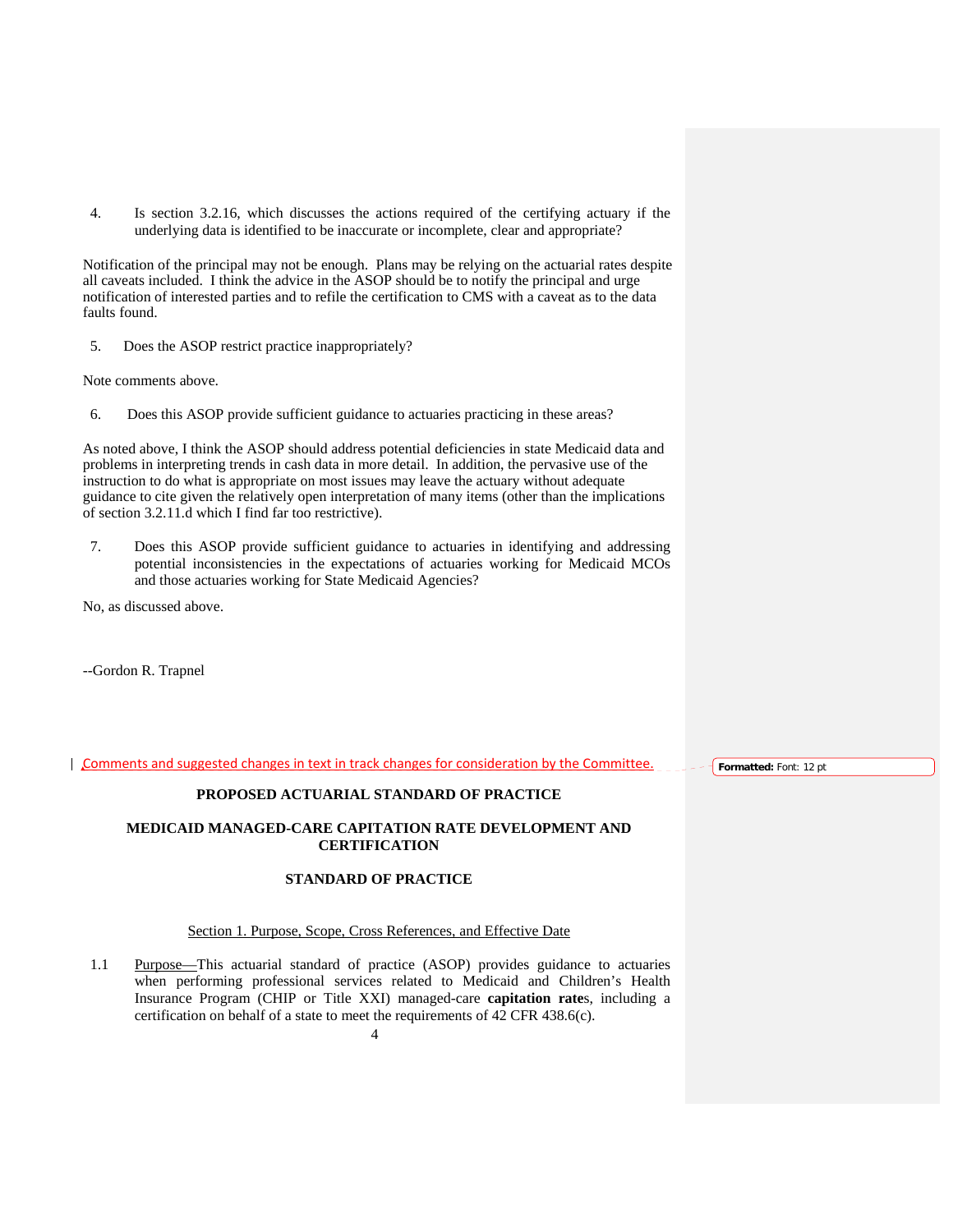1.2 Scope—This standard applies to actuaries performing professional services related to Medicaid managed-care **capitation rate**s, including a certification on behalf of a state to meet the requirements of 42 CFR 438.6(c).

This standard also applies to actuaries performing professional services related to managed-care **capitation rate**s for CHIP. Throughout this standard the term "Medicaid" also refers to CHIP.

If the actuary departs from the guidance set forth in this standard in order to comply with applicable law (statutes, regulations, and other legally binding authority) or for any other reason the actuary deems appropriate, the actuary should refer to section 4.

- 1.3 Cross References—When this standard refers to the provisions of other documents, the reference includes the referenced documents as they may be amended or restated in the future, and any successor to them, by whatever name called. If any amended or restated document differs materially from the originally referenced document, the actuary should consider the guidance in this standard to the extent it is applicable and appropriate.
- 1.4 Effective Date—This standard is effective for opinions and certifications issued on or after four months following adoption by the Actuarial Standards Board.

#### Section 2. Definitions

The terms below are defined for use in this ASOP.

2.1 Actuarially Sound/Actuarial Soundness—Medicaid **capitation rate**s are "actuarially sound" if, for business for which the certification is being prepared and for the period covered by the certification, projected **capitation rate**s, and other revenue sources provide for all reasonable, appropriate, and attainable costs. For purposes of this definition, other revenue sources include, but are not limited to, expected reinsurance and governmental stop-loss cash flows, governmental risk-adjustment cash flows, and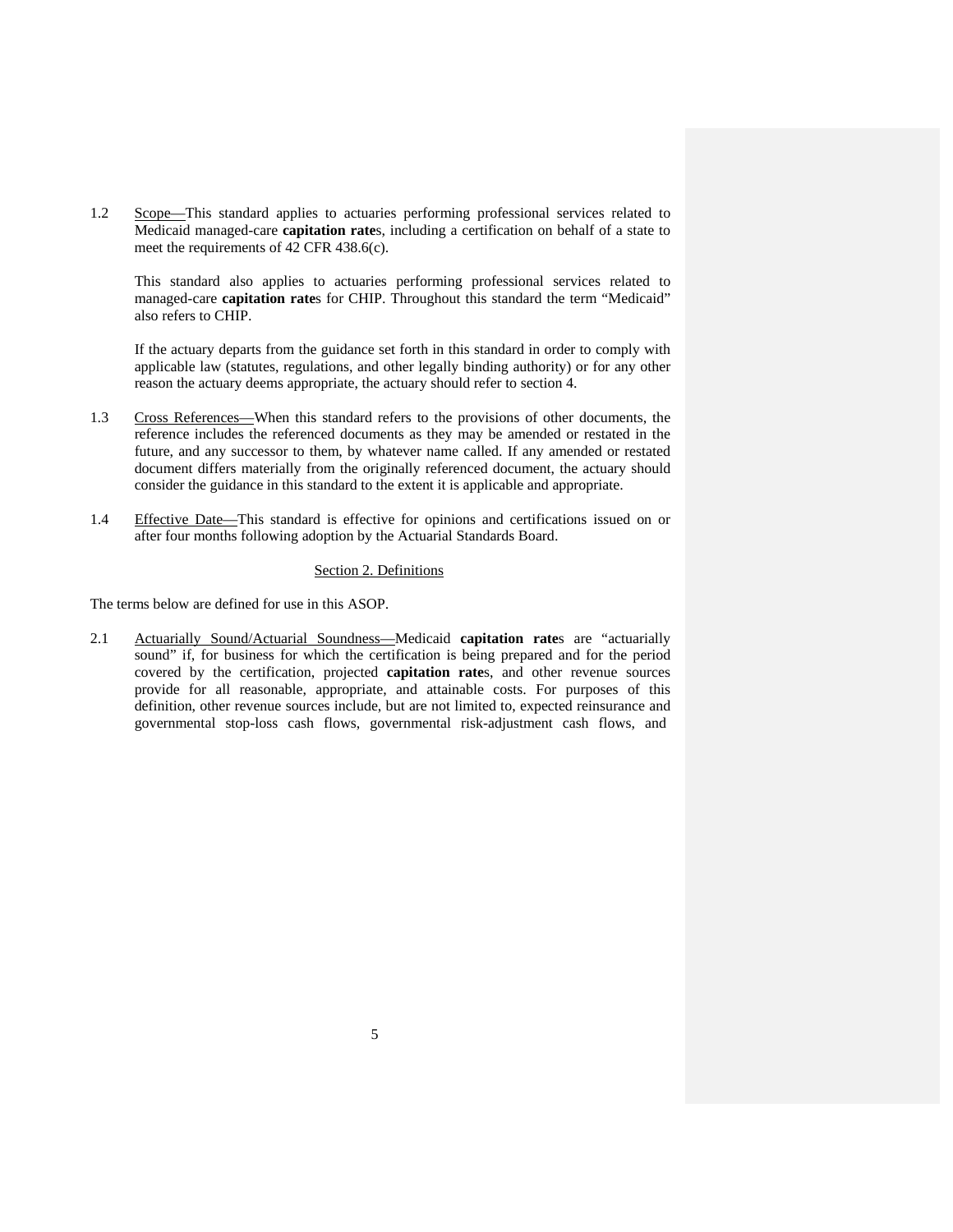investment income. For purposes of this definition, costs include, but are not limited to, health benefits; health benefit settlement expenses; administrative expenses; governmentmandated assessments, fees, and taxes; and the cost of capital.

- 2.2 Base Data—The **base data** represents the historical data set used by the actuary to develop the **capitation rate**s. The data may be from Medicaid fee-for-service data, **MCO**  data, or from a comparable population data source.
- 2.3 Capitation Rate—A monthly fee paid for each member assigned or each event (for example, maternity delivery) regardless of the number or actual cost of services provided under a system of reimbursement for **MCOs**. **Capitation rates** can vary by member based on demographics, location, covered services, risk adjustments or other items. **Capitation rates** can be structured so that an **MCO** is fully at risk, or so that an **MCO**  shares the risk with the state or with other **MCOs**.
- 2.4 Disproportionate Share Hospital (DSH) Payments—Hospitals that serve a large number of Medicaid or uninsured patients may be considered disproportionate share hospitals and may be eligible to receive additional payments under Medicaid. These payments may be subject to a hospital-specific limit. An annual allotment to each state limits Federal financial participation. Section 1923(i) of the Social Security Act requires direct payment of DSH payments and prohibits DSH payments made by **MCOs**.
- 2.5 Encounter Data—Information about an interaction between a provider of health care services and a member that is documented through the submission of a claim to an **MCO**, and shared between the **MCO** and the state Medicaid agency.
- 2.6 Enhanced or Additional Benefits—Benefits offered by **MCOs** to their Medicaid members that are above and beyond the benefits offered by the state Medicaid plan. Common examples are adult dental services, non-emergency transportation, and adult vision services.
- 2.7 Federally Qualified Health Centers (FQHC)—A federally qualified health center is (1) an organization that receives grants under Section 330 of the Public Health Service Act; (2) an organization that does not receive a grant under the Section 330 of the Public Health Service Act, but otherwise meets all requirements to receive such a grant; or  $(3)$  an outpatient health clinic associated with tribal or Urban Indian Health Organizations (UIHO); and has applied for recognition and been approved as a federally qualified health center for Medicare and Medicaid, as described in Sections 1861(aa)(3) and 1905(l)(2) of the Social Security Act. Payments to these organizations are subject to requirements set forth in Section 1902(bb) of the Social Security Act.
- 2.8 Medical Intergovernmental Transfers (IGTs)—A transfer of public funds between governmental entities that are classified as medical expenses (for example, county  $\frac{1}{2}$ ) government to state government or state university hospital to state Medicaid agency). They include state taxes levied on providers, but exclude taxes levied directly on MCOs.

**Deleted:** 

**Comment [G1]:** Capitation payments vary by risk adjustment. Is it intended to not include variation by risk adjustment in the definition of a capitation rate as opposed to a capitation payment?

**Comment [G2]:** For additional clarity, I suggest having separate definitions of "medical intergovernmental transfers" and "tax intergovernmental transfers" (or perhaps "non‐ benefit intergovernmental transfers").

State and local government taxes on premiums or providers have the same impact as the types of transfers cited, and are an increasingly important mechanism to increase the federal level of payment, whereas the state share is either a self-payment or a transfer to local government (frequently subtracted directly from other state to local government subsidies, having the same impact as a self‐ payment). Taxes may affect federal and state costs in different ways, e.g. (i) those that directly increase the federal share of Medicaid expenditures to the benefit of the state (e.g. state premium tax on MCO capitations), (ii) increase both federal and state nominal expenses to the advantage of local governments (but frequently explicitly offset at the state level by a reduction in state payments to local government), (iii) any that in effect shift cost from the Federal Government to the state (such as the new ACA Health Insurers Fee, but also the federal income tax, including any provisions that such tax not be deductible) and (iv) those (if any) that do not produce a change in federal and state shares of Medicaid expenditures.

If these are not considered IGTs, I think they should addressed as a separate subject, both for clarity and to be sure that all are addressed in developing the capitation rates.

Obviously, this definition needs to be coordinated with the discussion of taxes elsewhere.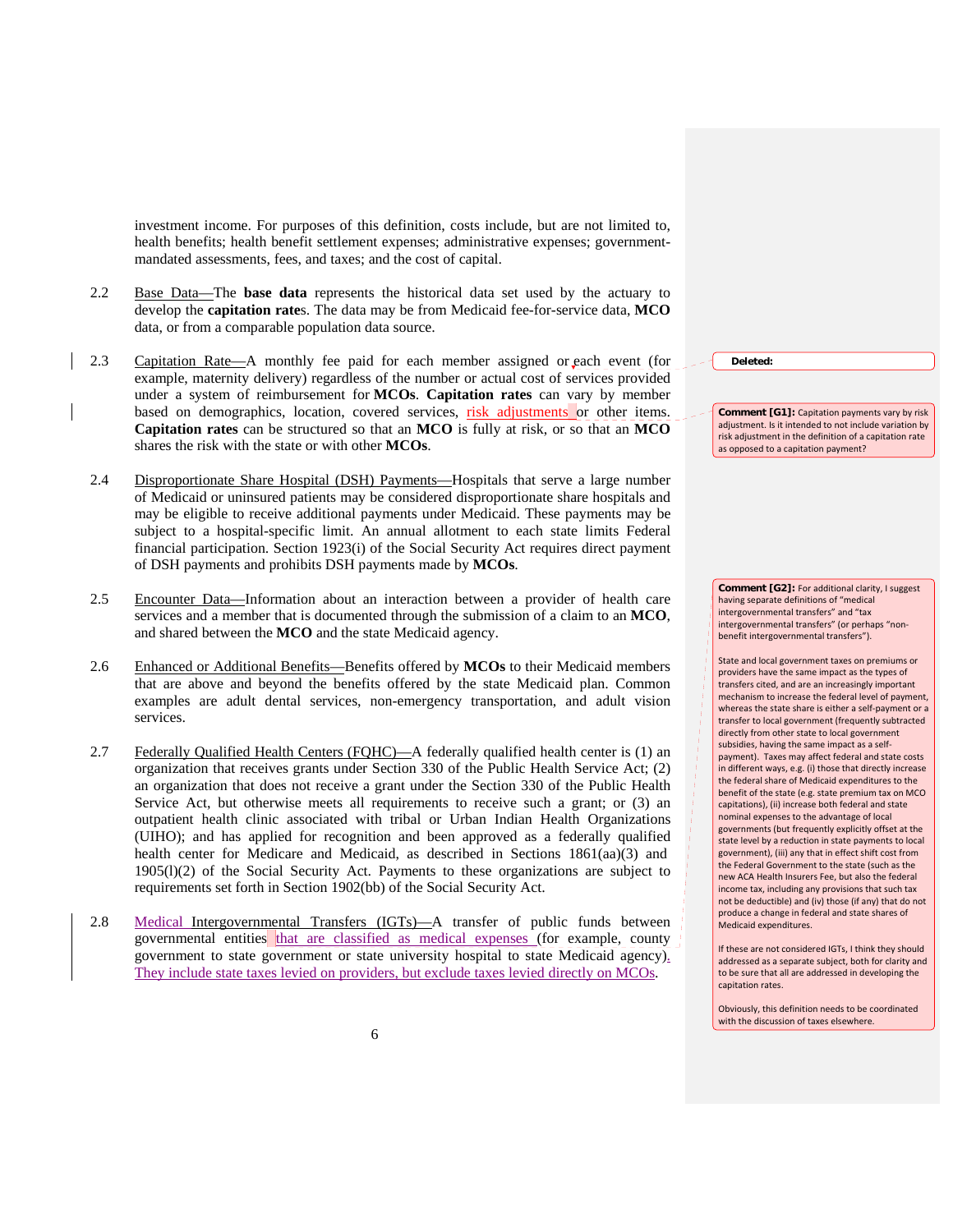- 2.9 Managed-Care Organization (MCO)—The entity contracting with the state Medicaid agency to provide health care services for selected subsets of the Medicaid population.
- 2.10 Medical Education Payments—Payments for graduate medical education as part of the rate structure for inpatient hospital payments or as **supplemental payments** under 42 CFR 447.272. These payments may include direct (GME) or indirect (IME) costs for medical education. These payments may be included as part of Medicaid managed-care **capitation rates** or may be made directly to providers for managed-care enrollees.
- 2.11 Minimum Medical Loss Ratio—A provision that requires the **MCO** to use no less than a stated portion of its earned premium for defined medical or care management expenditures.
- 2.12 Performance Incentive—A payment mechanism under which an **MCO** may receive funds in addition to the **capitation rates** for meeting targets specified in the contract between the state and the **MCO**.
- 2.13 Performance Withhold—An amount included in the **capitation rates** that is only paid if the **MCO** meets certain state requirements, which may be related to quality or operational metrics.
- 2.14 Rating Period—Time period for which managed-care Medicaid **capitation rates** are being developed.
- 2.15 Risk Adjustment—The process by which relative risk factors are assigned to individuals or groups based on expected resource use and by which those factors are taken into consideration and applied.
- 2.16 Rural Health Clinics (RHC)—Clinics that meet certain requirements for providing primary care services in specific areas, as outlined in the Public Health Service Act and defined in Section 1905(l)(1) of the Social Security Act. Medicaid payment rates to RHCs may be specified in legislation or statute.
- 2.17 State Plan Services—The benefits specified in the State Plan submitted to and approved by CMS provided to Medicaid beneficiaries who are eligible under a qualifying category of Medicaid assistance in a state.
- 2.18 Supplemental Payments—Payments in addition to the Medicaid fee schedules made by states directly or through the **MCOs** to **certain** providers of Medicaid services. These payments are usually made to hospitals, but other provider types may also qualify for such payments (e.g. Federally Qualified Health Centers and Rural Health Clinics. These payments are sometimes reciprocation for the provider paying a special tax or assessment fee.

**Deleted:** The amount may be withheld or paid up front with the monthly **capitation rate Comment [G3]:** In what sense is it a withhold if paid up front? **Deleted:** .

**Comment [G4]:** This may have a formal name in the Title XIX Statute, that must be filed with CMS. It is usually referred to as "The State Plan". Given the role of the formal State Plan in Medicaid administration and regulation, if a different meaning is intended, then different words should be used to designate the more vague concept stated here.

**Comment [G5]:** Wording needs to be tightened up. Without some limiting adverb, it could apply to all Medicaid fees.

**Comment [G6]:** Should the additional payments for E&M services be mentioned, which some states may be continuing after the ACA subsidy lapses?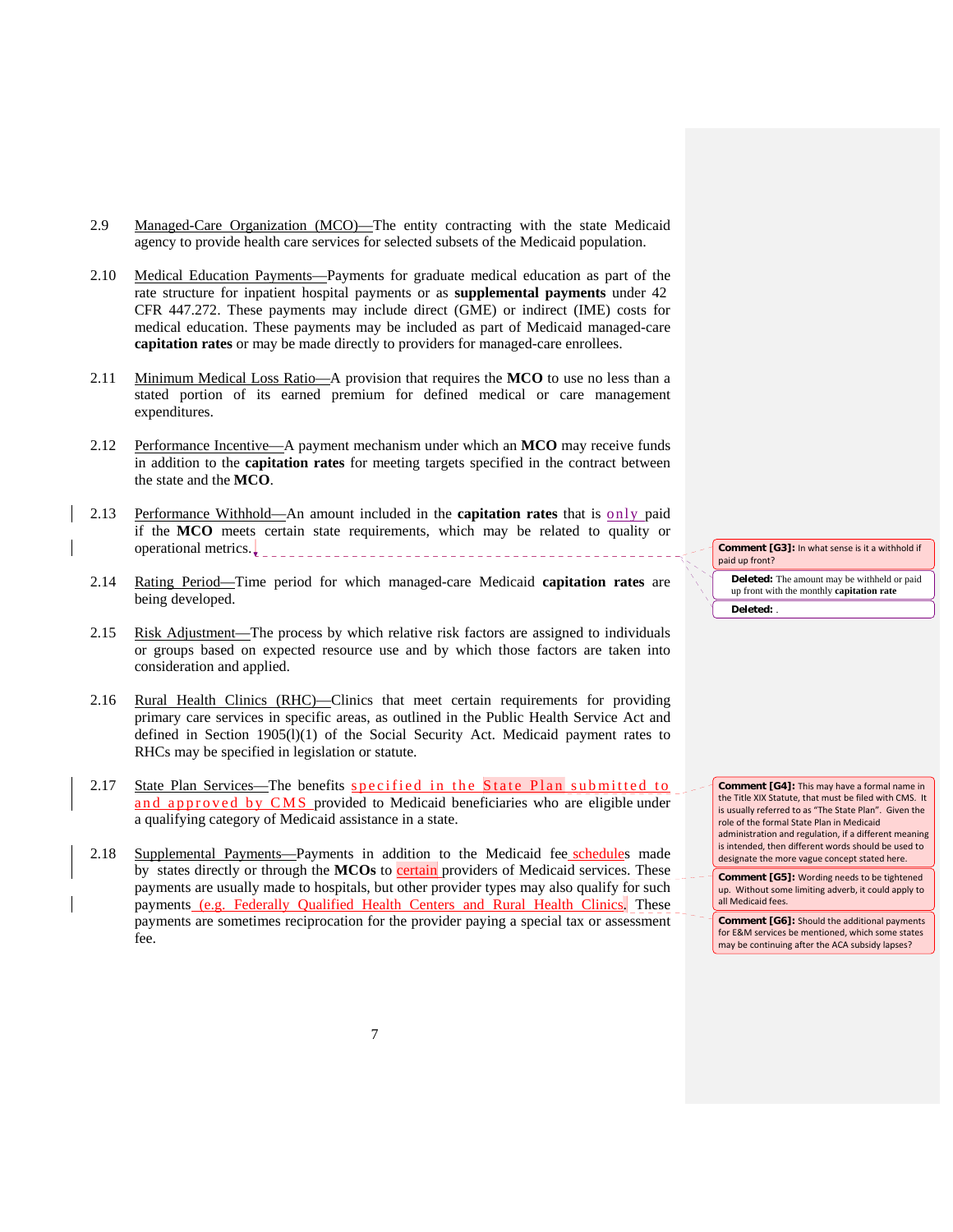### Section 3. Analysis of Issues and Recommended Practices

3.1 Overview—An actuary may be developing, certifying, or reviewing Medicaid Managed-Care **capitation rates** on behalf of a state Medicaid agency or an **MCO**.

Title 42 CFR 438.6(c) requires that **capitation rates** paid by the state to the **MCOs** be certified as actuarially sound. The soundness opinion applies to all contracted **capitation rates**. However, the actuary is not certifying that the underlying assumptions supporting the certification are appropriate for an individual **MCO**.

An actuary employed by a contracting **MCO** may be required to develop and submit a **capitation rate** to the state Medicaid agency for a **rating period**. While the federal regulation 42 CFR 438.6(c) does not extend to an **MCO** actuary, the **MCO** actuary may be required under the terms of a proposal or contract to submit an actuarial opinion for the **capitation rates** that may or may not indicate compliance with 42 CFR 438.6(c).

- 3.2 Medicaid Managed-Care Capitation Rate-Development Process and Considerations—The actuary should address the following when developing **capitation rates**.
	- 3.2.1 Form of the Capitation Rates (Single Rate or Capitation Rate Ranges)—The **capitation rate** certification may apply to a single point estimate **capitation rate**  or range of **capitation rates**. If a range of **capitation rates** is prepared, the contracted rates with an **MCO** may be at either end of the range or a point within the range.
	- 3.2.2 Structure of the Medicaid Managed-Care Capitation Rates—**Capitation rates** are usually separately developed and paid in individual **capitation rate** cells based on characteristics that cause costs to differ materially. Examples of these characteristics include age, gender, geographic region, eligibility for Medicare benefits, diagnosis or **risk adjustment** factors, and **MCO** differences. In determining the rating structure, the actuary should consider how well the structure aligns capitation revenue and **MCO** risk as well as the complexity of the rating structure. A certification of the **capitation rates** under 42 CFR 438.6(c) applies to each of the individual **capitation rate** cells.
	- 3.2.3 Rebasing and Updating of Rates—When developing **capitation rates** for subsequent **rating periods**, the actuary should either rebase the rates or update existing rates. Rebasing of rates generally refers to using **base data** from a more recent time period to develop **capitation rates** along with updating assumptions used to develop the rates. Updating of rates involves adjusting existing rates to reflect the impacts of any program, benefit, population, trend, or other changes that have a material effect between the **rating period** of the existing rates and the **rating period** of the updated rates.

**Comment [G7]:** I note that materiality is cited as a criterion subsequently, but including it here would improve clarity and consistency.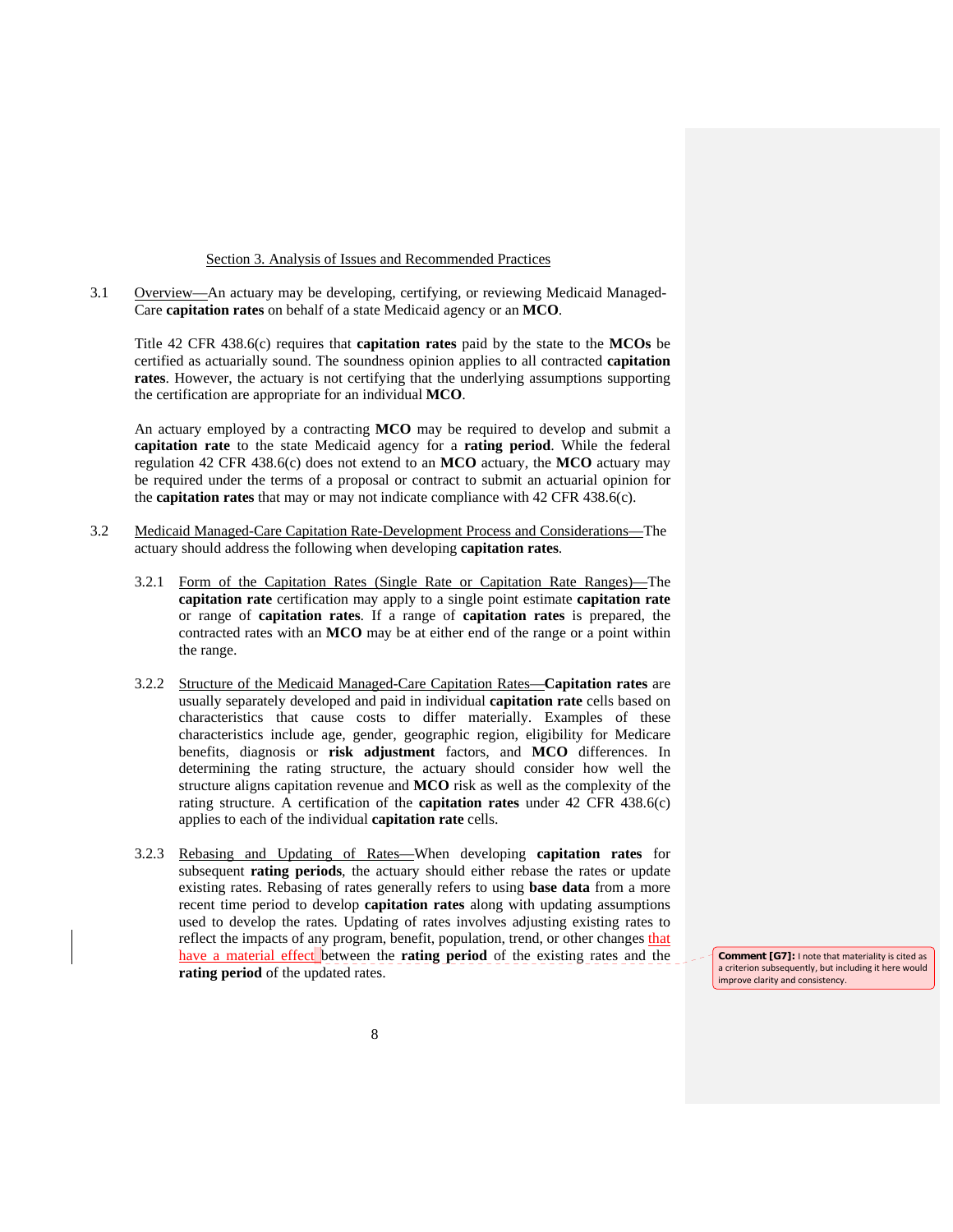The actuary should consider the following in making the determination whether to rebase rates or update existing rates: availability of updated data, likely materiality of rebasing, changes in the underlying population, quality of data since the last rebasing, and time elapsed since the last rebasing.

3.2.4 Base Data—The actuary should use **base data** (for example, population, benefits, provider market dynamics, geography) that is appropriate for the program for which **capitation rates** are being developed. The **base data** may span more than one year.

The actuary should use **base data** sources for utilization or unit cost that are relevant to the given Medicaid population and appropriate for the given use. Program-specific historical experience from the following sources are examples of **MCO** data that may meet these criteria:

- a. financial reports;
- b. summary **encounter data** reports;
- c. **encounter data** with payment information;
- d. **encounter data** without payment information;
- e. sub-capitation payment information; and
- f. provider settlement payment reports.

If the managed-care program is new or if previously carved-out services are to be included in the rates, the actuary may need to use alternative data sources. Such alternative data sources typically include fee-for-service experience and experience from other states, although other sources may be appropriate. That experience may be available in several forms, including the following:

- 1. financial reports;
- 2. summary claims data reports;
- 3. raw claims data with payment information; and
- 4. state-specific-provider settlement payment reports.

If the covered population is new, the actuary should identify data sources for similar populations and make appropriate adjustments.

3.2.5 Covered Services—In determining covered services, the actuary should include **state plan services** that form the basis for the claims experience used to develop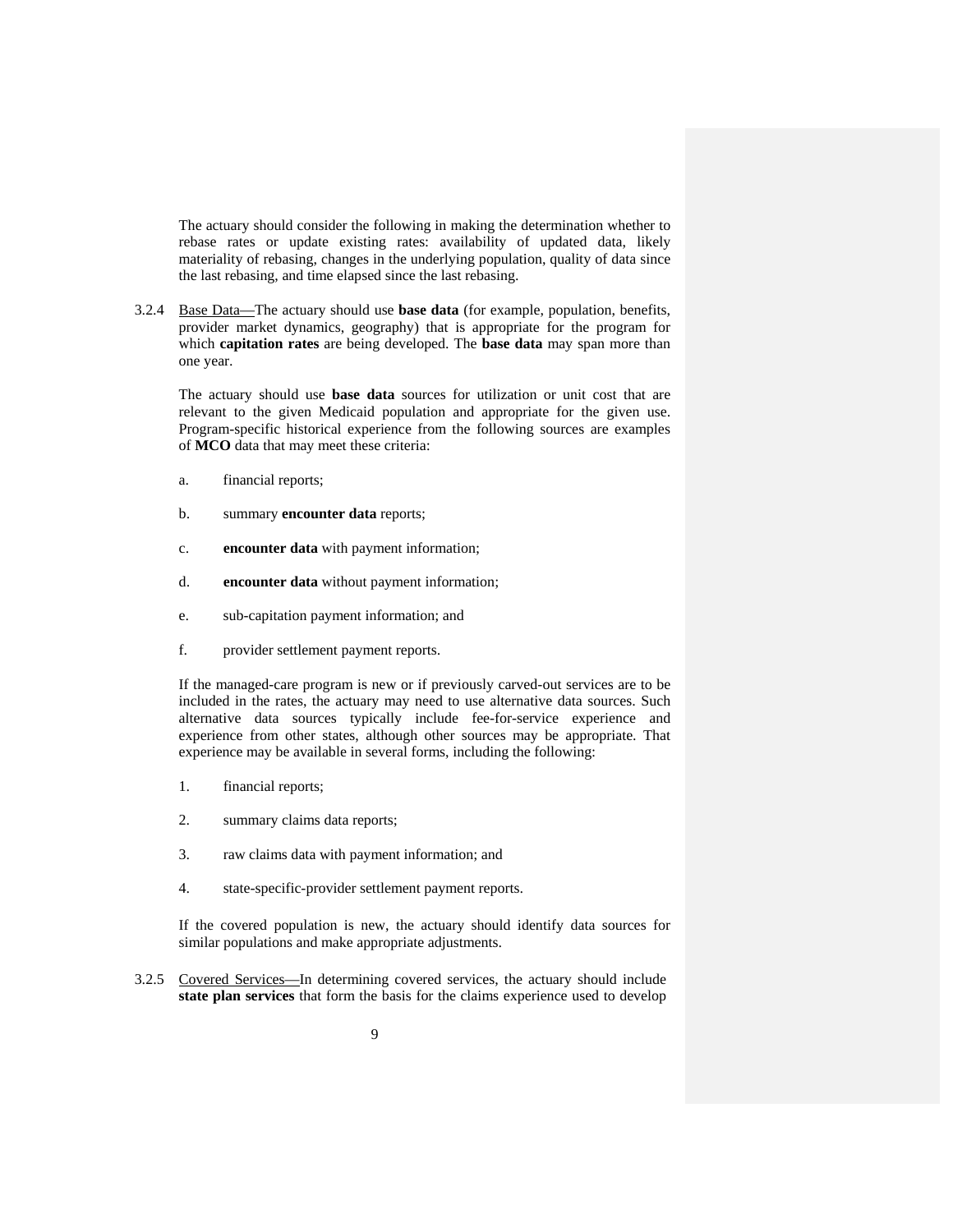the rates. The actuary should identify any material historical or anticipated changes to Medicaid covered services so that appropriate adjustments can be made to the claims experience. The actuary should also identify any special payments to providers (for example, **supplemental payments** or bonuses) and ensure that these payments are handled consistently between the **base data** and the **capitation rates**. Non-**state plan services** may be included in the **capitation rate** if the service is provided in lieu of a state plan service. If a certification is prepared under 42 CFR 438.6(c), enhanced or additional services should not be included in the rate development and should be excluded from the data used to develop the **capitation rates**, unless provided for by a waiver.

- 3.2.6 Base Data Period Adjustments—The actuary should consider **base data** period adjustments of the following three types:
	- a. Retroactive Period Adjustment—The retroactive period adjustments reflect changes that occurred during the **base data** period to standardize the data over the **base data** period.
	- b. Interim Period Adjustments—The interim period adjustments reflect changes that occurred between the **base data** period and the **rating period**.
	- c. Prospective Period Adjustments—The prospective period adjustments reflect changes that will occur in the **rating period**.
- 3.2.7 Other Base Data Adjustments—The actuary should consider other **base data** adjustments, which may include the following:
	- a. Missing Data Adjustment—Circumstances that may cause data to be missing include certain items for which MCOs will be responsible, but are not limited to, the following:

1. certain claims, adjustments, and payments are not processed through the same system as the **base data**;

- 2. Medicaid fee-for-service data may not include all services or expenses to be covered by the **capitation rate**; or
- 3. Medicaid **encounter data** may not reflect services that are subcapitated and not reported through the **encounter data** system.
- b. Incomplete Data Adjustment—The incomplete data adjustment reflects claims that were in course of settlement, claims that were incurred but not reported, future (expected) retroactive claim adjustments, and amounts that are due for reinsurance or claim settlements.
- c. Population Adjustment—The population adjustment modifies the **base data** to reflect differences between the population underlying the base

**Comment [G8]:** Perhaps a better approach would be to have a separate paragraph that emphasizes that the base data must be adjusted to include all ‐ and only ‐ liabilities for which the MCOs will be responsible. This point is mentioned in several places, but a clear, direct statement of the principle would improve clarity.

| <b>Comment [G9]: Does this cover true up</b>        |  |
|-----------------------------------------------------|--|
| payments, e.g. to bring total compensation to       |  |
| FQHCs and for E&M services up to cost levels? Also, |  |
| has the need to delete such additional payments if  |  |
| in the base data but not the contract period been   |  |
| covered?                                            |  |

| Formatted: Indent: Left: 1.31", Tab stops:<br>1.81", Left                                                                                                                                                           |
|---------------------------------------------------------------------------------------------------------------------------------------------------------------------------------------------------------------------|
| Deleted:                                                                                                                                                                                                            |
| <b>Deleted:</b> and retroactive adjustments to<br>claims                                                                                                                                                            |
| Deleted: ¶                                                                                                                                                                                                          |
| <b>Comment [G10]:</b> This opens a subject that does<br>not appear to be covered. Do rates that include<br>such additional services or cost sharing (not in the<br>State Plan) meet the certification requirements? |
| Deleted: all                                                                                                                                                                                                        |
| Deleted: or                                                                                                                                                                                                         |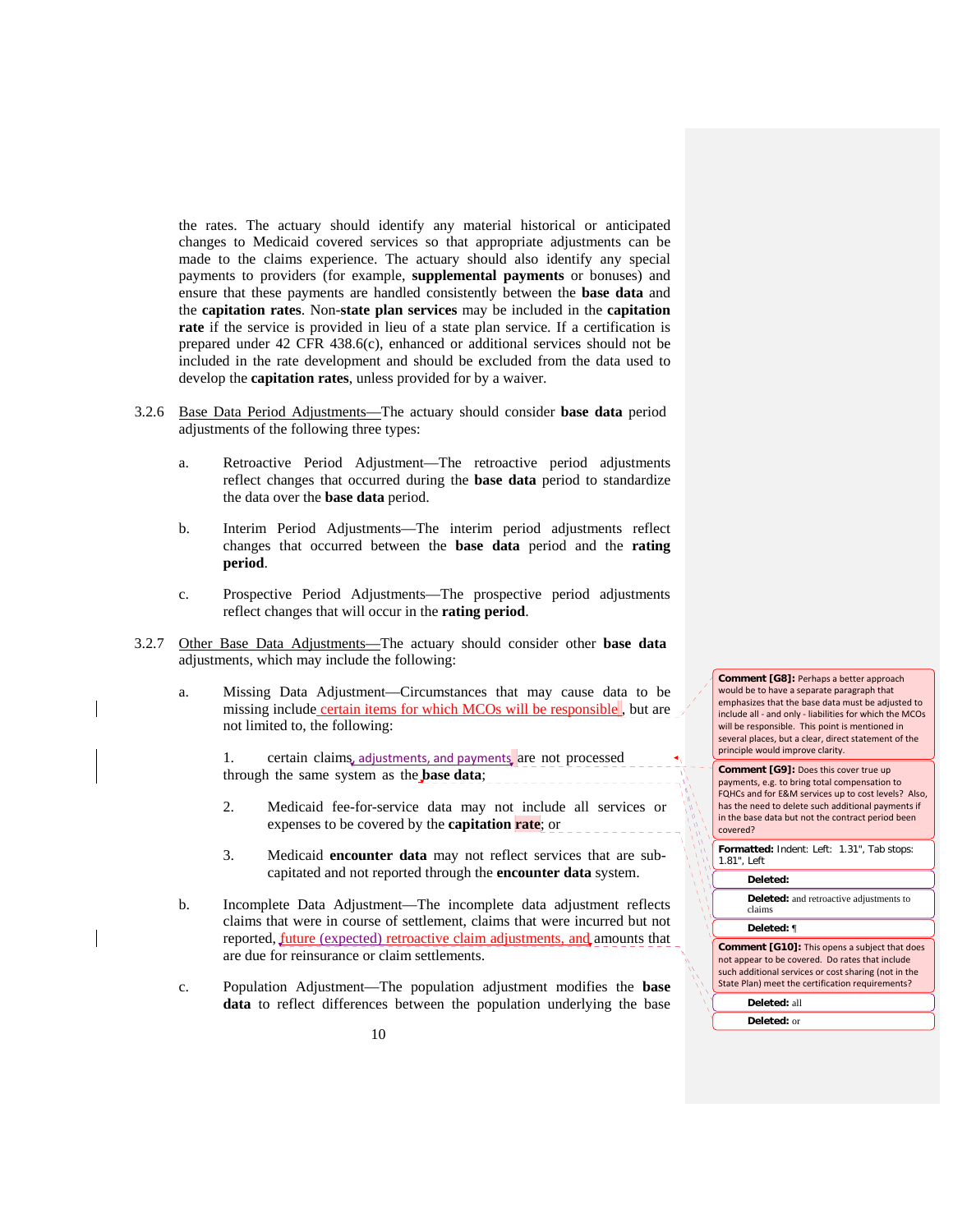period and the population expected to be covered during the **rating period**.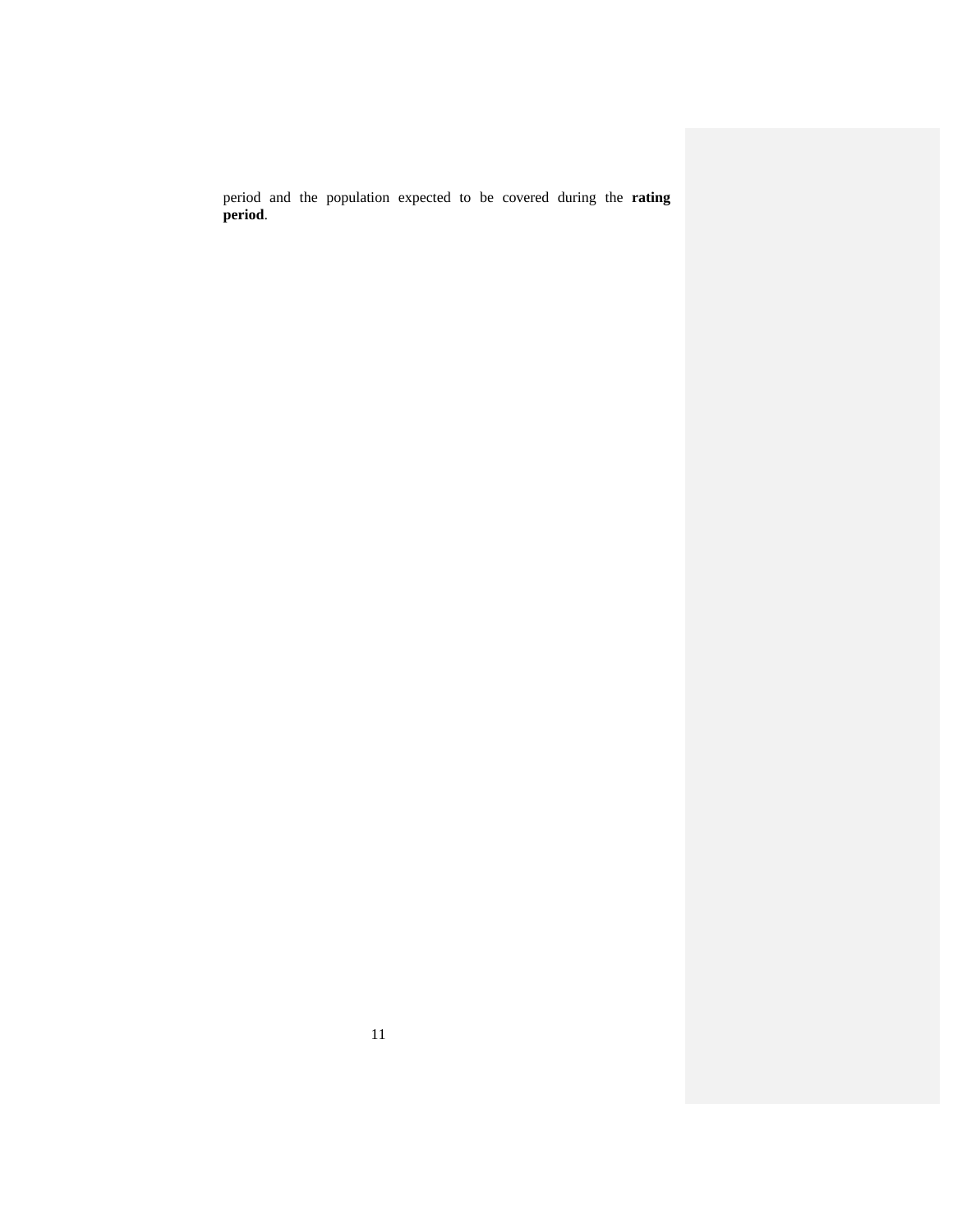- d. Funding or Service Carve-Out Adjustments—The funding or service carve-outs are not the financial responsibility of the **MCO**. Examples of funding carve- outs include, but are not limited to, graduate **medical education payments**, **disproportionate share hospital payments**, and provider taxes. Service carve-outs reflect services that will not be covered by the **capitation rate**.
- e. Retroactive Eligibility Adjustments—Medicaid beneficiaries are often provided retroactive eligibility coverage for a period prior to submitting an application for Medicaid coverage. The retroactive eligibility adjustment reflects the exclusion of claims and eligibility for periods of retroactive eligibility, if any, that  $will$  not be the responsibility of the</u> **MCO**. Actuaries should ensure that the adjustment reflects the payment policy. For example, if persons will be enrolled with MCOs on the first of the month following discharge from a hospital or other facility, claims and eligibility prior to the first of the month following discharge should be excluded from the base data.
- f. Program, Benefit, or Policy Adjustments—The program, benefit, or policy adjustments reflect differences in benefit or service delivery requirements between the base period and the **rating period** that impact the financial risk assumed by the **MCO**.
- g. Data Smoothing Adjustments—The data smoothing adjustments address anomalies or distortions in the **base data**, such as large claims or limited enrollment.
- 3.2.8 Claim Cost Trends—The actuary should include appropriate adjustments for trend and may consider a number of elements in establishing utilization, mix of service and unit cost trends. Medicaid utilization trend rates may be particularly affected by changes in demographics and benefit levels, and policy or program changes. Medicaid unit cost trends may be particularly affected by changes in statemandated reimbursement schedules (if applicable), Medicaid fee-for-service fee schedules, provider contracting performed by the **MCOs and state changes in claim administration processes (especially toward the end of state fiscal years)**. Trend should be exclusive of other adjustments.
- 3.2.9 Managed-Care Adjustments—The actuary may apply managed-care adjustments based on the assumption that the program will move from the level of managed care underlying the **base data** to a different level of managed care during the **rating period**. The adjustments may be to utilization, unit cost, or both, and the impact of the adjustments may be either an increase or a decrease to the **base data**. If managed-care adjustments are included, the changes reflected in the adjustments should be attainable in the **rating period**, in the actuary's professional judgment.

The actuary should consider the following when reviewing the need for and developing the managed-care adjustments:

| Deleted: F        |
|-------------------|
| Deleted: may      |
| Deleted:          |
| Deleted:          |
| Deleted:          |
| Deleted:          |
| Deleted: or       |
|                   |
| $D$ alatad: $are$ |

**Comment [G11]:** Need to address the need for consistency of how the period of experience to be excluded is defined and how MCOs will be paid, at least on a reasonable approximation, since precision is unlikely to be feasible with typical state data. But the actuary should at least be considering this matter in devising the approximation. As written, it just says to exclude retroactive periods, not how consistent the exclusion is with how MCOs will be paid.

> **Deleted:** for the corresponding period a beneficiary's experience should be excluded from the base data.

**Comment [G12]:** Shouldn't there be a section addressing the need to assure data completeness by some reconciliation with the state's accounting system (which would have to be made on a cash basis)? Or is this adequately addressed by references to the ASOP on data? I have found huge holes in state claims data, and many neglected items that became apparent only with such reconciliations.

**Deleted:** and

**Comment [G13]:** Perhaps not appropriate wording, but need to emphasize that cash claims may be highly inconsistent from one period to the next.

My favorite example was a state that used a computer program to randomly chose bills not to pay. Providers kept on providing services since at least some bills were being paid. (The state displayed amazing accuracy in meeting budget projections).

**Deleted:** or absence

12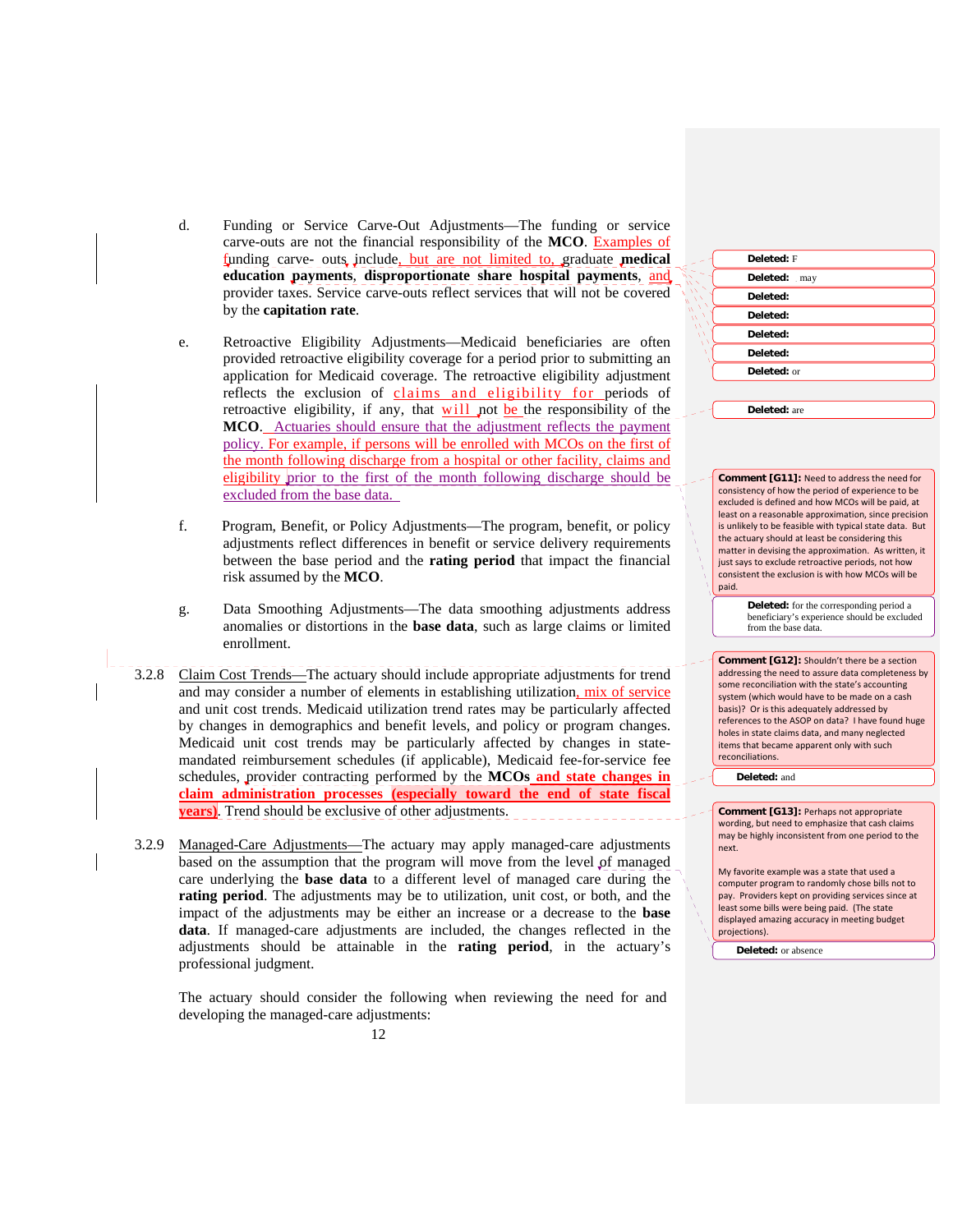- a. state contractual and operational requirements, and relevant laws and regulations;
- b. current characteristics of the provider markets and related economics; and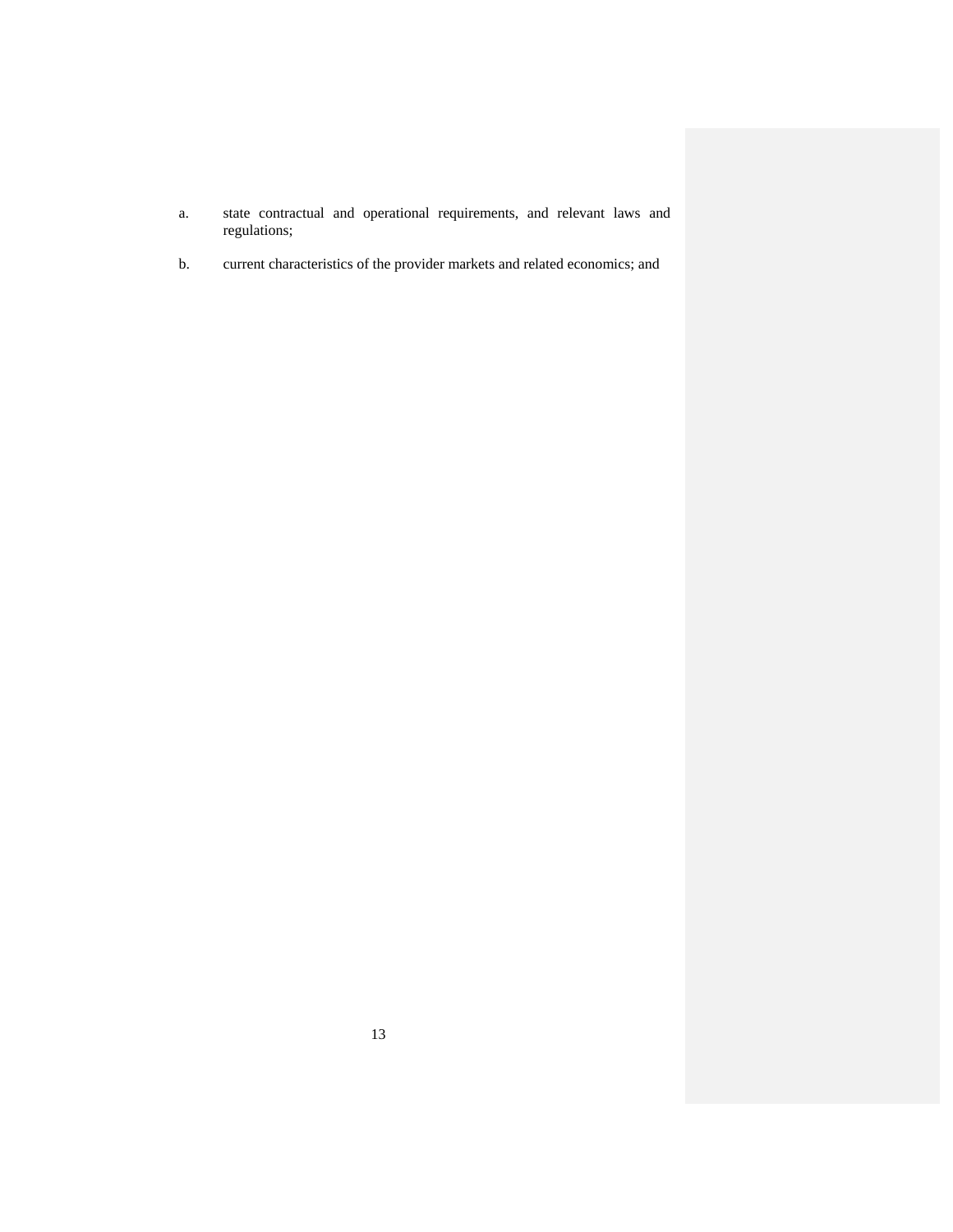- c. the maturity level of the managed Medicaid program.
- 3.2.10 Non-Claim Based Medical Expenditures—The actuary should consider Medicaidspecific payments that are not included in the **base data** or that are included in the **base data** but for which the historical costs do not represent future costs. The actuary should determine whether these amounts will be an expense to the **MCOs**, and if so, how the amounts should be reflected. These types of payments include, but are not limited to, the following:
	- a. **disproportionate share hospital payments**;
	- b. **federally qualified health centers** or **rural health clinics** supplemental settlement payments;
	- **c. medical education payments**
	- d. **intergovernmental transfers classified as medical expenses**; or
	- e. pharmacy rebates anticipated to be collected by the **MCO**.
- 3.2.11 Non-Medical Expenses—The actuary should include appropriate amounts for nonmedical expenses in the development of the **capitation rates**. The non-medical expenses may vary by **MCO**.
	- a. Administration—The actuary should include a provision for administrative expenses appropriate for the Medicaid managed-care business in the state.
		- 1. Determination of Administrative Expenses—In determining administrative expenses for each rate cell, the actuary should consider the following characteristics and functions of the **MCOs**  and the Medicaid program:
			- i. overall size of the **MCO** across all lines of business;
			- ii. age and length of time participating in Medicaid;
			- iii. organizational structure; and
			- iv. demographic mix of enrollees.
		- 2. Types of Administrative Expenses—The administration expense provision may account for the following:
			- i. marketing methods and competitive environment;

**Comment [grt14]:** To avoid confusion with tax IGTs. (I note that IGTs were defined earlier in a way that excludes taxes.) I recommend having separate definitions of "medical intergovernmental transfers" and "tax intergovernmental transfers" (or perhaps "non‐benefit intergovernmental transfers").

**Comment [G15]:** This section appears a bit schizophrenic. Except for the treatment of taxes paid by the MCOS, the word "appropriate" is given very heavy responsibility, resulting in little guidance. But when it comes to taxes, the actuary is expected to make a detailed forecast of the taxes that will be borne by the particular MCOs that will be offering plans. That may be appropriate when addressing the renewal of capitation rates for an existing program for which the appropriate MCO specific data is collected through a state report. But is unlikely to practical or appropriate for new programs.

Also, from the perspective of actuaries working for a state, should the objective be "feasible" for some, perhaps hypothetical, MCO, some existing MCO perhaps not offering plans in the state, the potential MCOs that might decide to offer plans in the state, or other universe? In setting state rates the situation can vary between a new program with unknown participants to one in which the specific MCOs are known in advance. The information available for them can vary from entirely unknown to detailed financial reports obtained from the existing participating plans. The guidance here seems to be addressing the latter situation with references to particular MCOs, e.g. "the MCOs" in item 1 and item d below, which requires knowledge of the tax situation of each participating MCO. Thus as written, the thrust appears to be that the rates must be adequate to cover the NME of the specific MCOs that will offer plans, which (i) may not be known in advance and (ii) requires the actuary to be in a position to assess their NME requirements, including highly detailed knowledge of their tax liabilities.

Part of the problem may stem from trying to address the responsibilities of the state actuaries and those retained by plans in the same language. Those for the plan actuaries are clear from other ASOPs, and do not need further elaboration here. Perhaps this discussion should be limited to what is uniquely covered in this ASOP, the responsibilities of the actuaries retained by states.

**Comment [grt16]:** Is it intended that "appropriate" modify the choice of the amounts or the choice of which non‐medical expenses to include (or both)?

**Deleted:** appropriate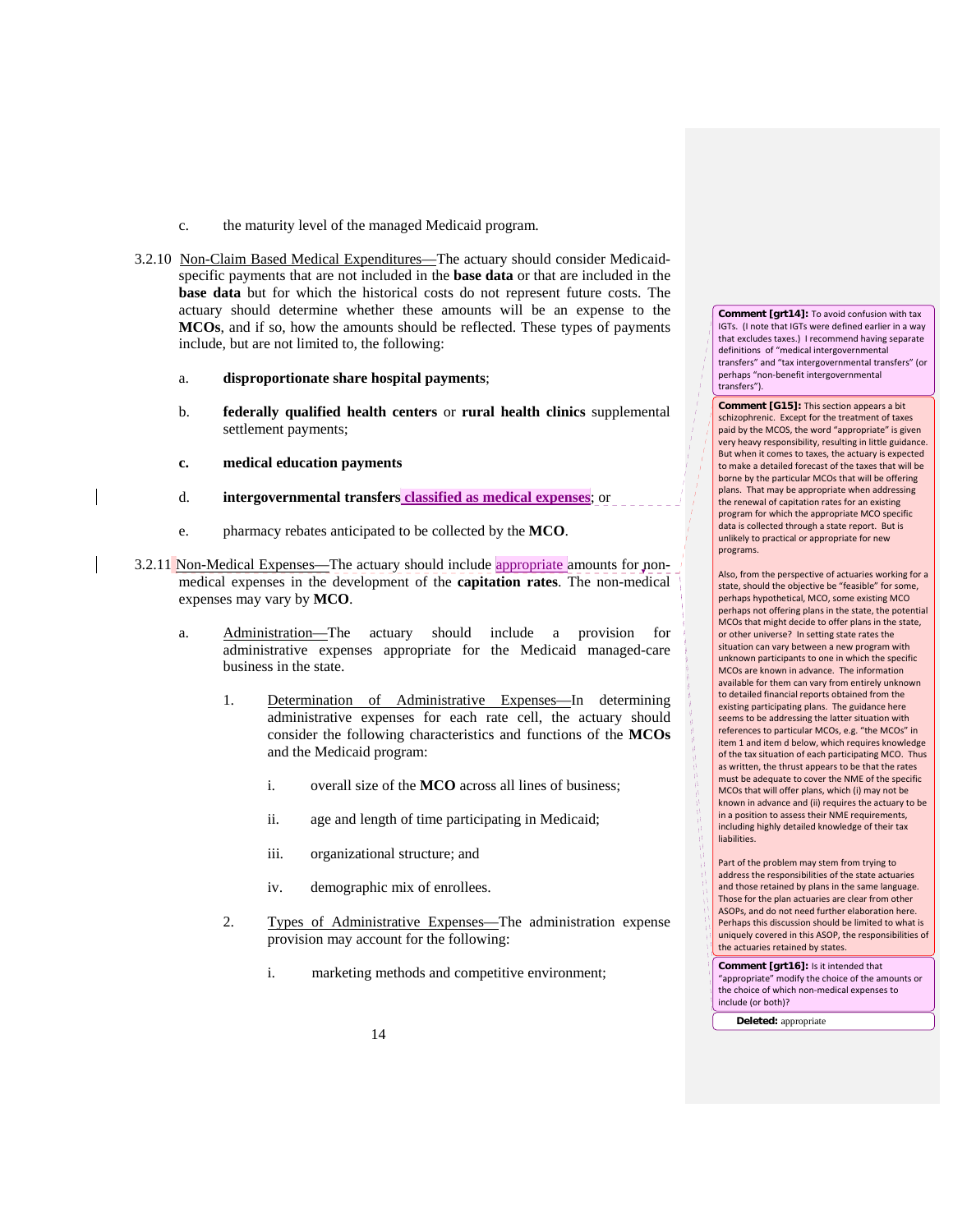- ii. claims-processing and state reporting functions;
- iii. medical management costs including those required to achieve savings from fee-for-service or prior periods assumed in the medical cost targets;
- iv. general corporate overhead; and
- v. other required **MCO** functions.
- b. Underwriting Gain—The actuary should include a provision for underwriting gain to provide for the cost of capital and a margin for risk or contingency. The underwriting gain provision provides compensation for the capital and risk assumed by the **MCO**. The methods used to develop the underwriting gain provision of the **capitation rate** should be appropriate to the level of capital required and the type and level of risk borne by the **MCO**. The actuary may reflect investment income in establishing the underwriting gain component of the **capitation rate**, although an explicit adjustment is not required. Elements of investment income that the actuary may reflect include investment income from insurance operations and investment income on capital and underlying cash flow patterns.

An actuary working on behalf of an **MCO** may determine that a negative underwriting gain is appropriate for that plan's circumstances. In this case, the negative underwriting gain should be disclosed in the actuarial opinion.

- c. Income Taxes—The actuary should consider the effect of expected income taxes on the underwriting gains and investment income retained by the **MCO**.
- d. Taxes, Assessments, and Fees—The actuary should include an adjustment for any taxes, assessments, or fees that the **MCO**(s) are required to pay out of the **capitation rates**. If the tax, assessment, or fee is not deductible as an expense for corporate tax purposes, the actuary should apply an adjustment to reflect the costs of the tax. Taxes, assessments, and fees may differ among the MCOs in the program. To the extent that the information is available and such adjustments conform to the state policy with respect to the scope of appropriate adjustments, the actuary preparing a certification under 42 CFR 438.6(c) should consider the need to adjust **capitation rates** for each **MCO** to reflect each **MCO's** expected expenses for these items.
- 3.2.12 Risk Adjustment—An actuary working on behalf of the state should determine whether to adjust capitation payments to different **MCOs** by using a **risk adjustment** methodology. Considerations in making this determination include

**Comment [G17]:** Capital requirements are not part of risk. Risk relates to the possibility of results different from those anticipated. Capital requirements are known in advance.

**Comment [G18]:** The reference to the 42 CFR explicitly requires the actuary retained by the state to make explicit forecasts of (i) the MCOs that will offer plans, (ii) their tax liabilities and (iii) their expected proportion of the enrollment. How would the details of the tax situation of each MCO be obtained, and the proprietary nature of the information be secured?

In reviewing rates proposed for states to offer MCOs, I have not usually seen such explicit forecasts; therefore I do not think it is a general characteristic of current practice. If it is intended to expand the responsibility of state actuaries to make such forecasts, I think it should be highlighted so that all interested parties can opine, not buried deep within a small item of text.

**Deleted:** T

**Deleted:**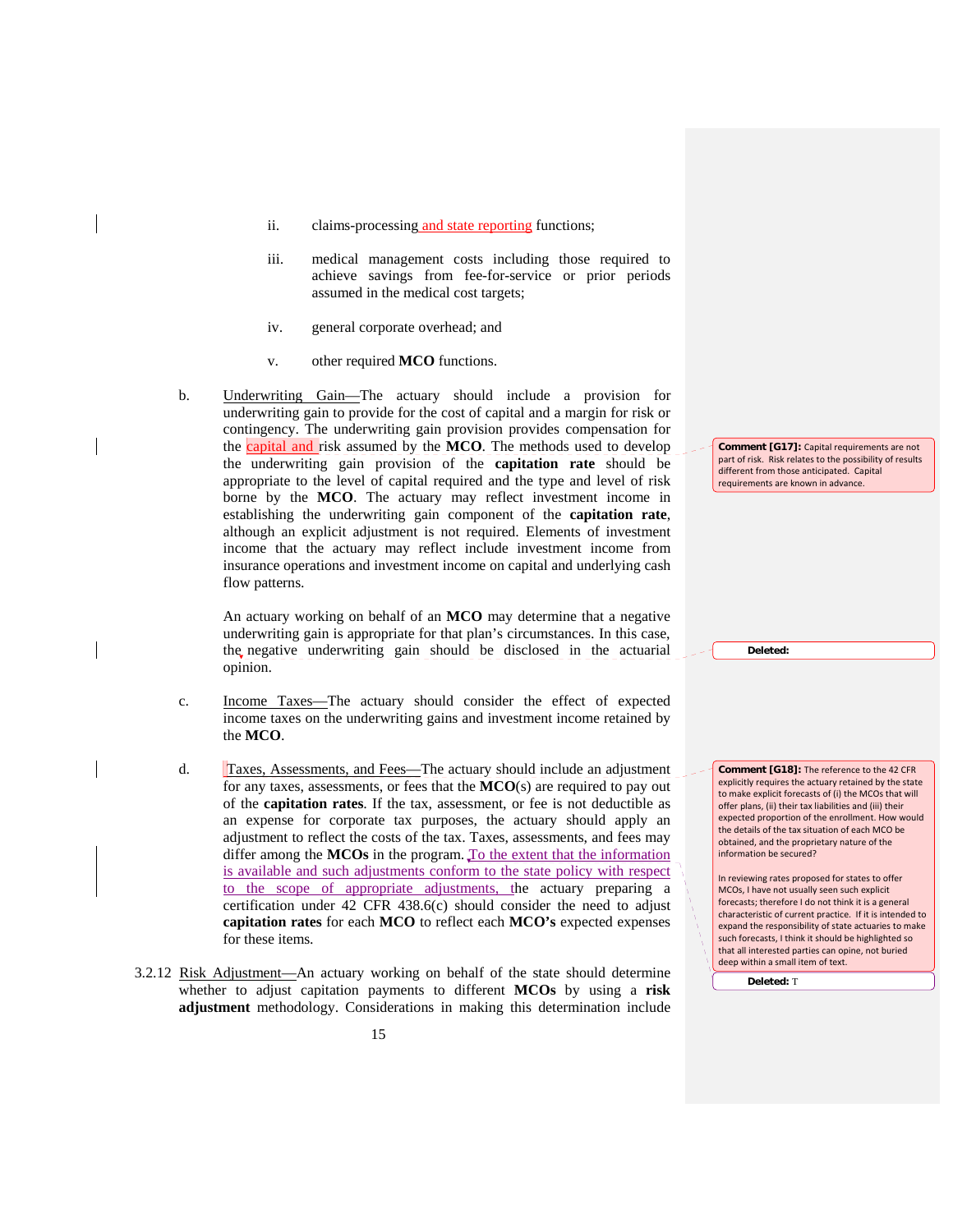program enrollment procedures that may affect differences in risk across **MCOs**  or among the populations used to develop the rates and to which the rates will be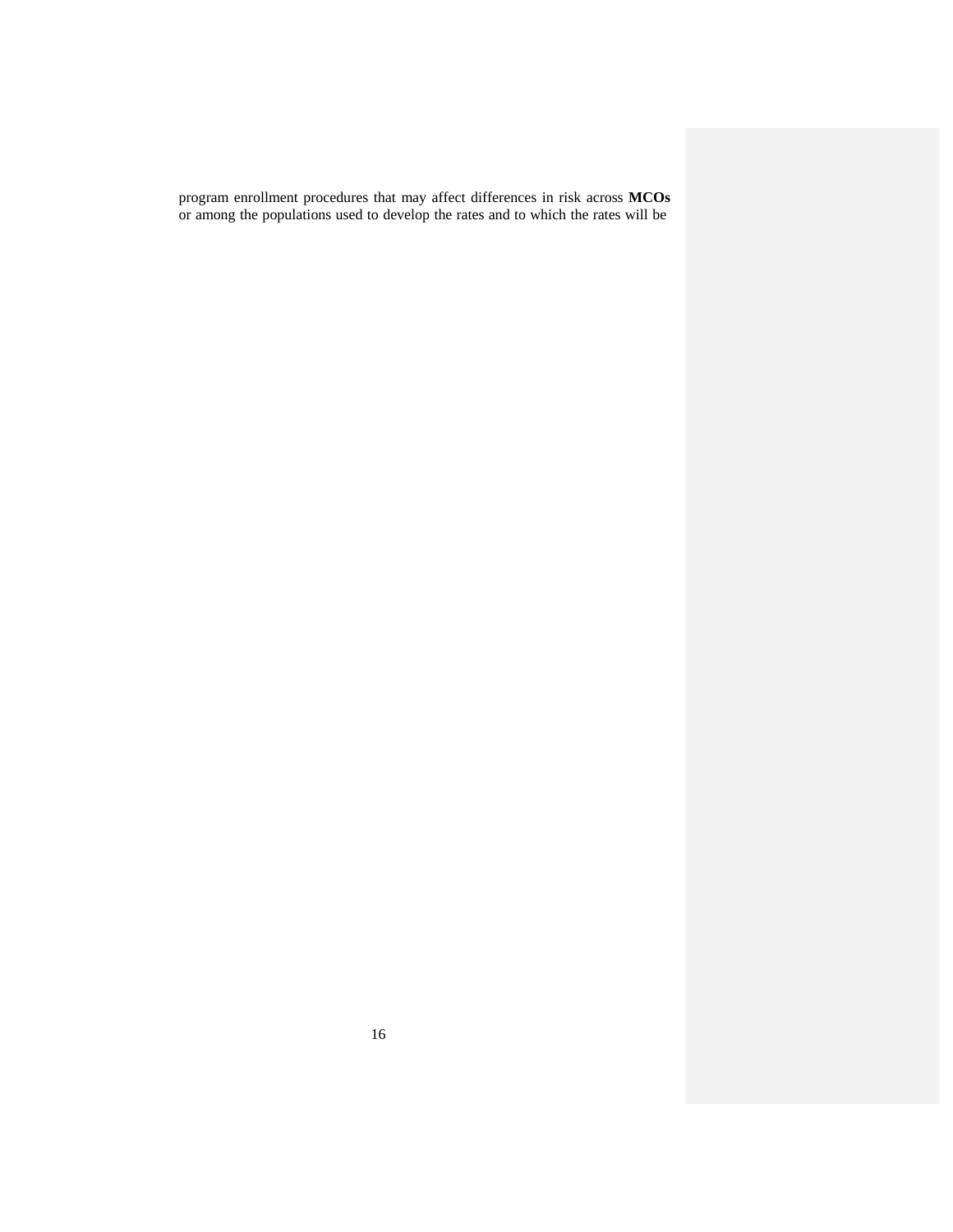applied, data availability and quality, timing, and other practical considerations including the cost to obtain more detailed data. ASOP No. 45, *The Use of Health Status Based Risk Adjustment Methodologies*, provides further guidance. Riskadjusted rates that may be developed from actuarially sound base rates and application of an appropriate risk-adjustment method are considered actuarially sound, even if the resulting rates fall outside of the unadjusted rate ranges or vary from the single point rates.

The actuary, whether working on behalf of the state or an **MCO**, should understand and consider the potential impact of the **risk adjustment** methodology being used, if any, on the **capitation rate**.

3.2.13 Government Subsidized Reinsurance, Risk Corridors, and Other Risk-Sharing Arrangements—The actuary should consider the effect of any risksharing arrangements between the **MCO** and the state Medicaid agency or the federal government.

The actuary should consider how payments related to risk-sharing arrangements have been reported in the base period data, how these payments are to be estimated in the future, and how these payments will be reflected in the **capitation rates.**

- 3.2.14 Performance Withholds/Incentives—The actuary should consider how the existence of any withholds and incentives will affect the plan costs, including claims and administration costs. The **capitation rates** should reflect the value of the portion of the withholds for targets that the **MCOs** can reasonably achieve. The **capitation rates** should not reflect the value of incentives. The actuary should also consider any limitations to the amount of incentive payments or withholds specified in legislative regulations or guidance.
- 3.2.15 Minimum Medical Loss Ratios—The actuary should consider governmental and contractual **minimum medical loss ratio** requirements as well as the sharing of gains or losses. Such provisions may affect the underwriting gain provision component of the **capitation rates**. \_\_\_\_\_\_\_\_\_\_\_\_\_\_\_\_\_\_\_\_\_\_\_\_\_\_\_\_\_
- 3.2.16 Inaccurate or Incomplete Information Identified after Opinion or Rate Certification—If prior to the issuance of a subsequent opinion or certification the actuary determines after the opinion or certification was issued that he or she used inaccurate or incomplete information, the actuary should notify the principal if, in the actuary's professional judgment, the new information is material to the actuarial soundness of the rates and is not inherent in the assumptions already included in the rates.
- 3.3 Qualified Opinion on Actuarial Soundness—The actuary should provide a qualified opinion if the conditions outlined in section 2.1 are not all met. For example, the opinion should be qualified if a negative underwriting margin is determined to be appropriate for a specific plan's circumstance by an actuary working on behalf of an **MCO**.

**Comment [G19]:** Cost of what?

**Comment [G20]:** Is the intention here to be that RA should not produce an average payment rate different than the proposed rate? If so, perhaps best to say so.

**Comment [G21]:** To avoid being confused with private reinsurance.

**Deleted:** the

**Comment [G22]:** Does the actuary have any responsibilities if the MLR is higher than feasible for health plans (especially given item 3.2.11.d that requires explicit consideration of items very specific to the individual participating MCOs? For example, suppose a state sets the MLR at 97.5%?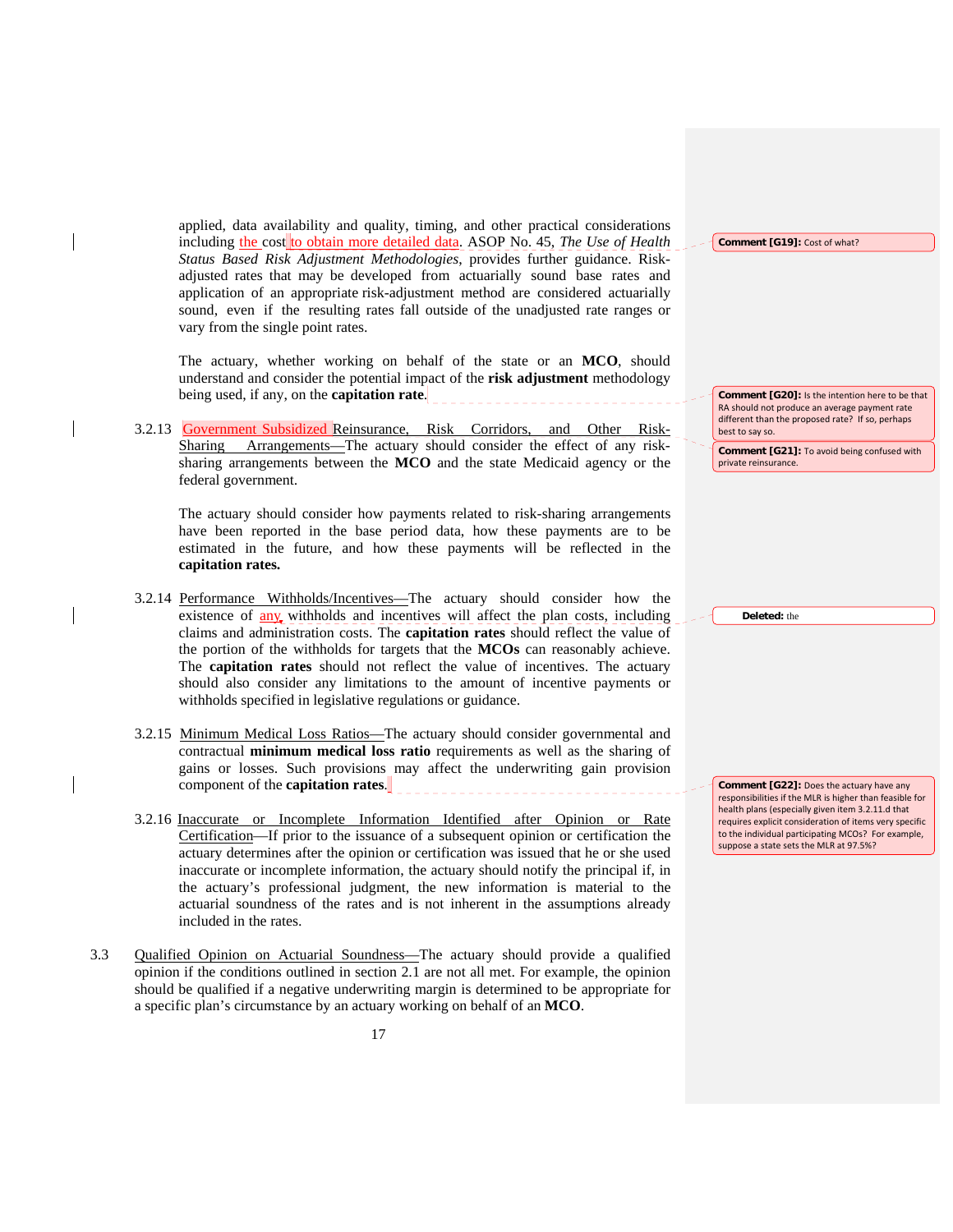3.4 Documentation—The actuary should document the methods, assumptions, procedures, and sources of the data used. The documentation should be in a form such that another actuary qualified in the same field could assess the reasonableness of the work. The actuary should consider documentation to address CMS regulations specific to Medicaid managed-care **capitation rate** development and certification. For further guidance, see ASOP No. 23, *Data Quality*; ASOP No. 25, *Credibility Procedures*; and ASOP No. 41, *Actuarial Communications.*

## Section 4. Communications and Disclosures

- 4.1 Communications—When issuing actuarial communications under this standard, the actuary should refer to ASOP No. 41.
- 4.2 Disclosures—The actuary should include the following, as applicable, in an actuarial communication:
	- a. as required by 42 CFR 438.6(c), a statement that **capitation rates** provided with a rate certification are considered "actuarially sound," according to the following criteria:
		- 1. the **capitation rates** have been developed in accordance with generally accepted actuarial principles and practices;
		- 2. the **capitation rates** are appropriate for the Medicaid populations to be covered, and Medicaid services to be furnished under the contract; and
		- 3. the **capitation rates** meet the requirements of 42 CFR 438.6(c).
	- b. a statement indicating the actuary's qualification to provide the opinion and adherence to applicable standards of practice;
	- c. the definition of "**actuarial soundness**";
	- d. disclosure of any items causing the opinion to be qualified such as the use of a negative underwriting gain by an actuary working on behalf of a Medicaid **MCO**;
	- d. the disclosure in ASOP No. 41, section 4.2, if any material assumption or method was prescribed by applicable law (statutes, regulations, official guidance and other legally binding authority);
	- e. the disclosure in ASOP No. 41, section 4.3., if the actuary states reliance on other sources and thereby disclaims responsibility for any material assumption or method selected by a party other than the actuary; and

**Comment [G23]:** e.g. as with CMS practice with Medicare Advantage.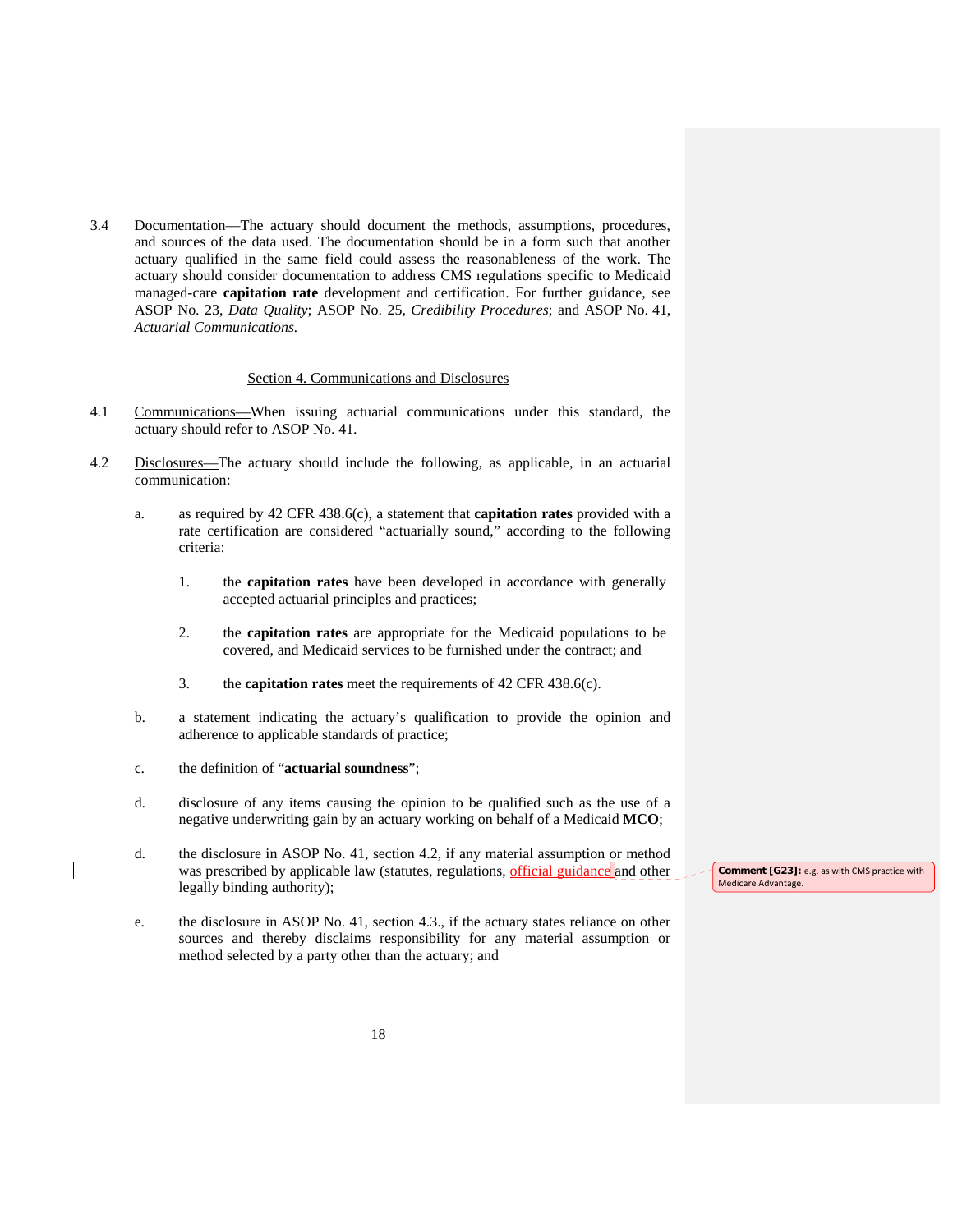f. the disclosure in ASOP No. 41, section 4.4, if, in the actuary's professional judgment, the actuary has otherwise deviated materially from the guidance of this ASOP.

#### **Appendix**

#### **Background and Current Practices**

*Note*: This appendix is provided for informational purposes only and is not part of the standard of practice.

# Background

Medicaid is a program that pays for health care services for certain low-income persons in the United States and its Territories, as authorized by Title XIX of the Social Security Act. The federal and state governments cooperatively administer Medicaid. The Centers for Medicare & Medicaid Services (CMS) is the agency charged with administering Medicaid on behalf of the federal government. The federal government establishes certain requirements for Medicaid, and the states administer their own programs. The federal government and the states share the responsibility for funding Medicaid.

Medicaid programs were originally fee-for-service (FFS) programs in which the state paid the providers directly. In the 1980s, some states began to contract with managed-care organizations (MCOs) to provide health care services for selected subsets of the Medicaid population. In some cases, states may need to obtain a CMS waiver in order to waive certain Medicaid regulations and contract with MCOs. In many states, the state or its contractor develops capitation rates that are offered to the MCOs, rather than the MCOs proposing rates to the state. Under this arrangement, typically the MCOs may accept the rates or decline to participate in the program, though some negotiation may be possible.

Beginning in August 2003, the capitation rates paid by the state to the MCOs must be certified as actuarially sound under 42 CFR 438.6(c). The actuary performing the rate certification process may be an employee of the state Medicaid agency or contracted as a consulting actuary. Normally, the certifying actuary will not have as specific knowledge of each MCO's operations and experience as an actuary working on behalf of the MCO. The soundness certification applies to all contracted capitation rates. However, the actuary is not certifying that the capitation rates are appropriate for an individual MCO.

This ASOP was developed to establish guidance and standards for actuaries preparing capitation rates under 42 CFR 438.6(c). Since the federal regulations took effect, actuaries have used various methods to prepare the capitation rates. This ASOP has been developed to incorporate the appropriate aspects of these methods to establish guidance and considerations in the rate development process.